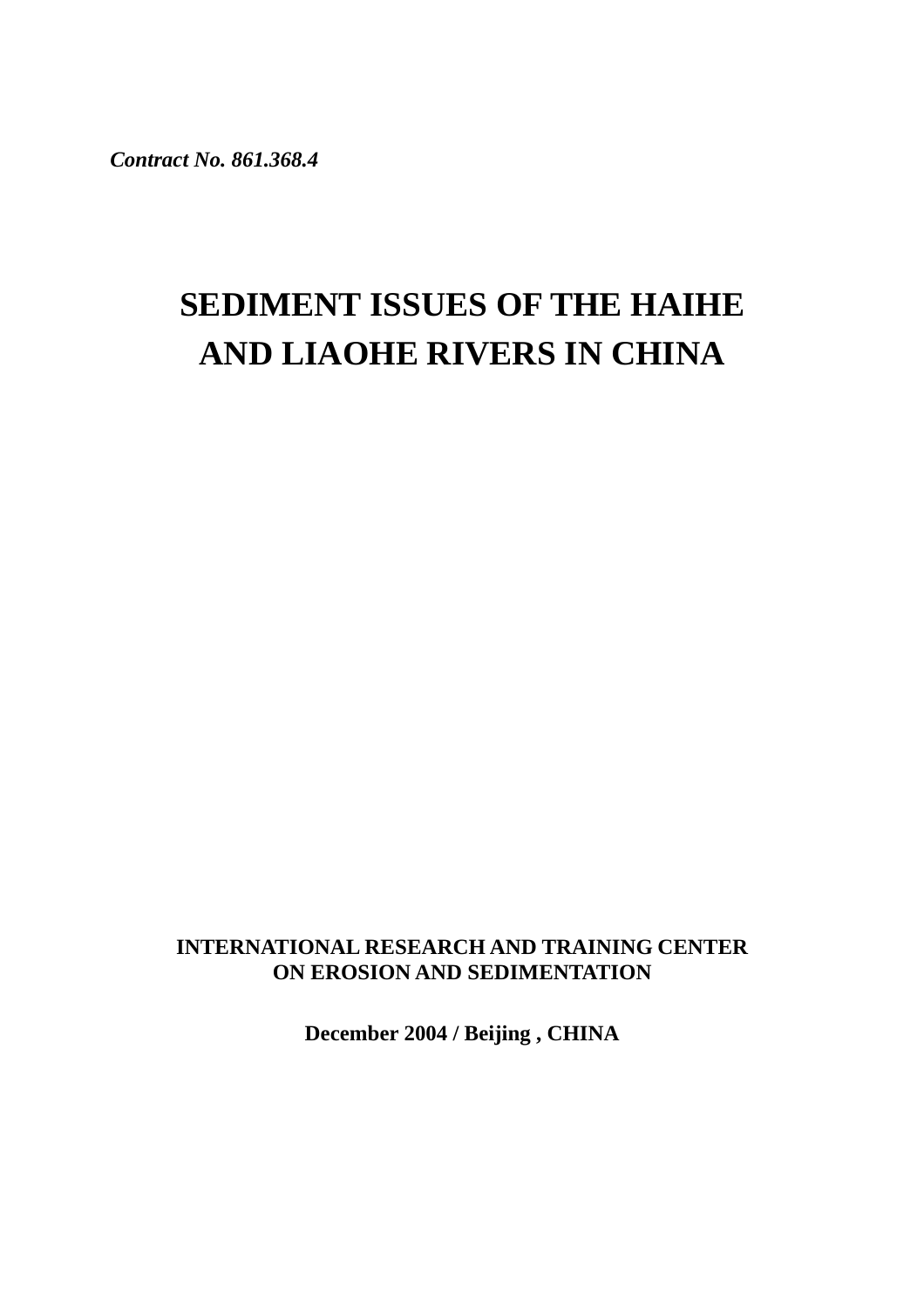# **CONTENTS**

1 INTRODUCTION

2 THE HAIHE RIVER

2.1 BASIC FEATURES OF THE WATERSHED

2.2 BASIC FEATURES OF THE RIVERS

2.3 ISSUES OF FLOOD CONTROL

2.4 DISCUSSIONS

3 THE LIAOHE RIVER

3.1 BASIC FEATURES OF THE WATERSHED

3.2 BASIC FEATURES OF THE RIVERS

3.3 ISSUES OF FLOOD CONTROL

3.4 DISCUSSIONS

4 CONCLUDING REMARKS

## **SEDIMENT ISSUES OF THE HAIHE AND LIAOHE RIVERS IN CHINA**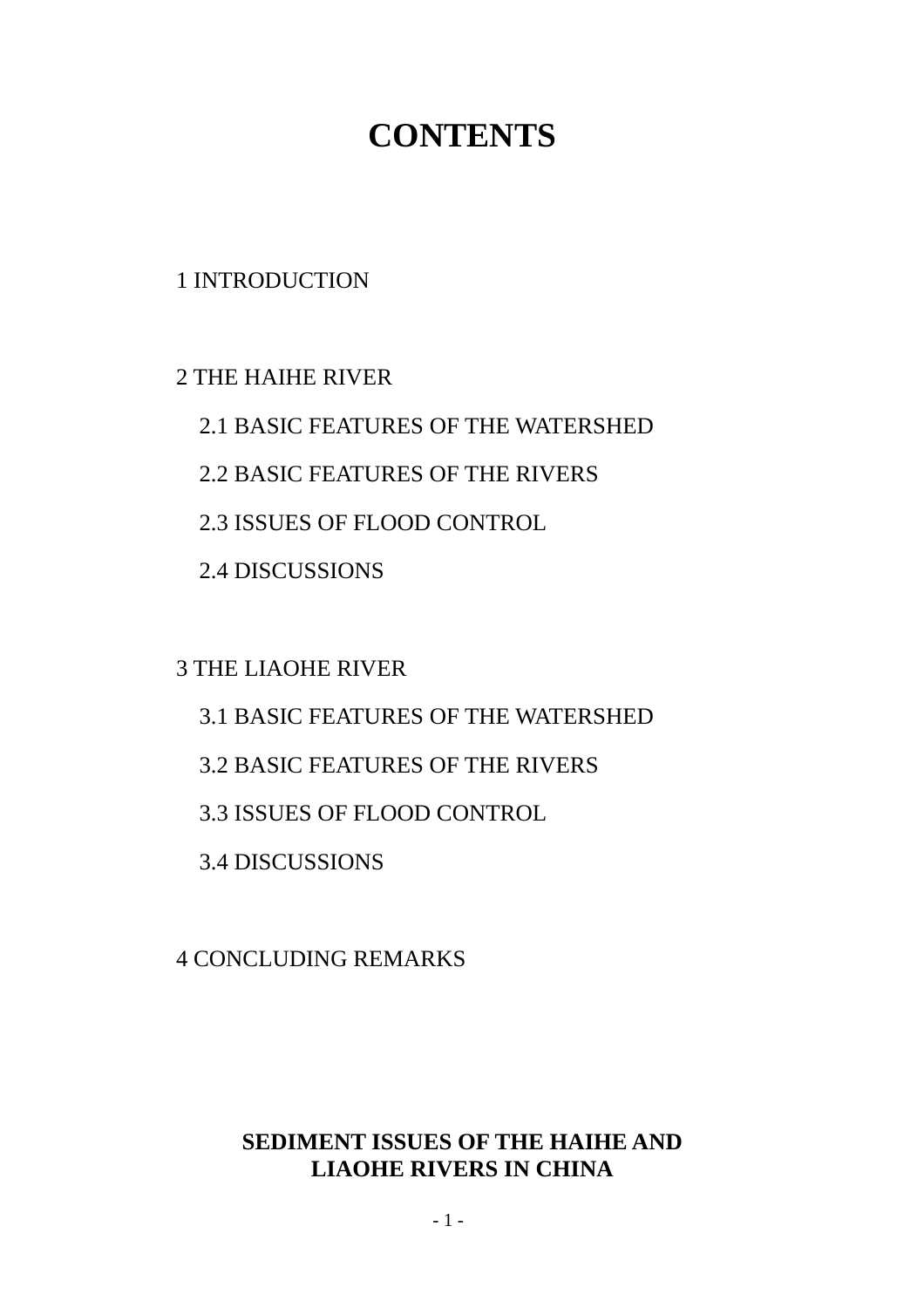#### **1**.**INTRODUCTION**

There are many sediment-laden rivers in China. They have some special features different from those of clear rivers. Except the Yellow River, one of the most famous sediment-laden rivers in the world, the Haihe and Liaohe Rivers belong to sediment-laden rivers and are quite prominent in their characteristics of sediment and fluvial processes.

The Haihe River is in North China and has five large tributaries, among which the Yongding River is the most sediment-laden tributary. Beijing, capital of China, is just located at the riverside of the Yongding. Sedimentation in the Yongding River channel in the past made it a perched river, making the flood control situation in Beijing very dangerous. In 1954 Guanting Dam was built in the upper reaches of the Yongding River for flood control and water supply. Since then the flood control problem in Beijing has been improved significantly, but not thoroughly.

The Lioahe River is in Northeast China, which has two principal source regions. The eastern region is in a wet area with good vegetation cover, therefore, soil loss in this region is not so serious. The western region is situated in a dry area with poor vegetation cover, soil loss in this region is serious, resulted in several sediment-laden tributaries. As many sediment-laden rivers, flood control and channel aggradation in the rivers in the western region of the Liaohe River are more serious than in the eastern region.

Within the framework of UNESCO's Water Sciences activities, the International Research and Training Center on Erosion and Sedimentation compiles this bilingual publication entitled "Sediment issues of the Haihe and Liaohe Rivers in China" both in English and Chinese as a reference for those who are interested in the Chinese rivers.

#### **2. THE HAIHE RIVER**

#### **2.1 Basic Features of the Watershed**

The Haihe River is the most important river in North China and one of the seven largest rivers in China. The Taihang Mountain lies in the west of the watershed and the Mongolian Plateau is in the north. In the northeast is the Luanhe River watershed and in the east is the Bohai Sea. In the south is the Yellow River (Fig.2.1). The watershed area is 263.4 thousand  $km^2$ ; among which mountainous regions and the plain account for 50% of the total, respectively. Beijing and Tianjin, two large cities directly under the Central Government, most of Hebei Province, a part of Henan, Shandong, Shanxi Provinces and Inner Mogolian Autonomoius Region belong to the Haihe River watershed.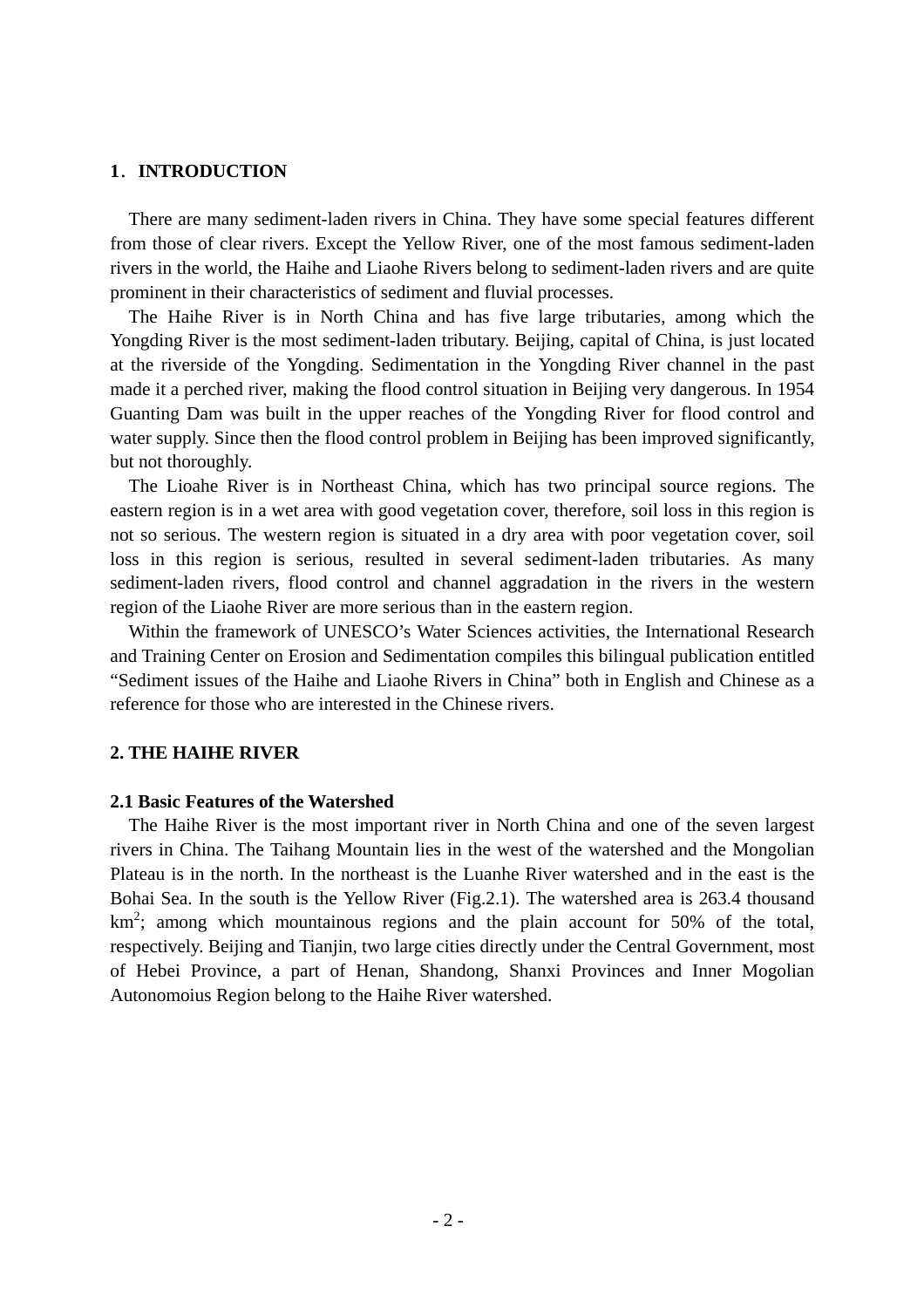

**Fig.2.1** Map of the Haihe River watershed

The Haihe River watershed is situated at  $35^{\circ}$ -41<sup>°</sup> 30' north latitude and  $112^{\circ}$ -118<sup>°</sup> 30' east longitude. The northern and western parts of the watershed belong to mountainous region or plateau and the eastern and southeastern parts belong to North China Plain. The Taihang and Yanshan Mountains stretch from southwest to northeast, encircling the plain. The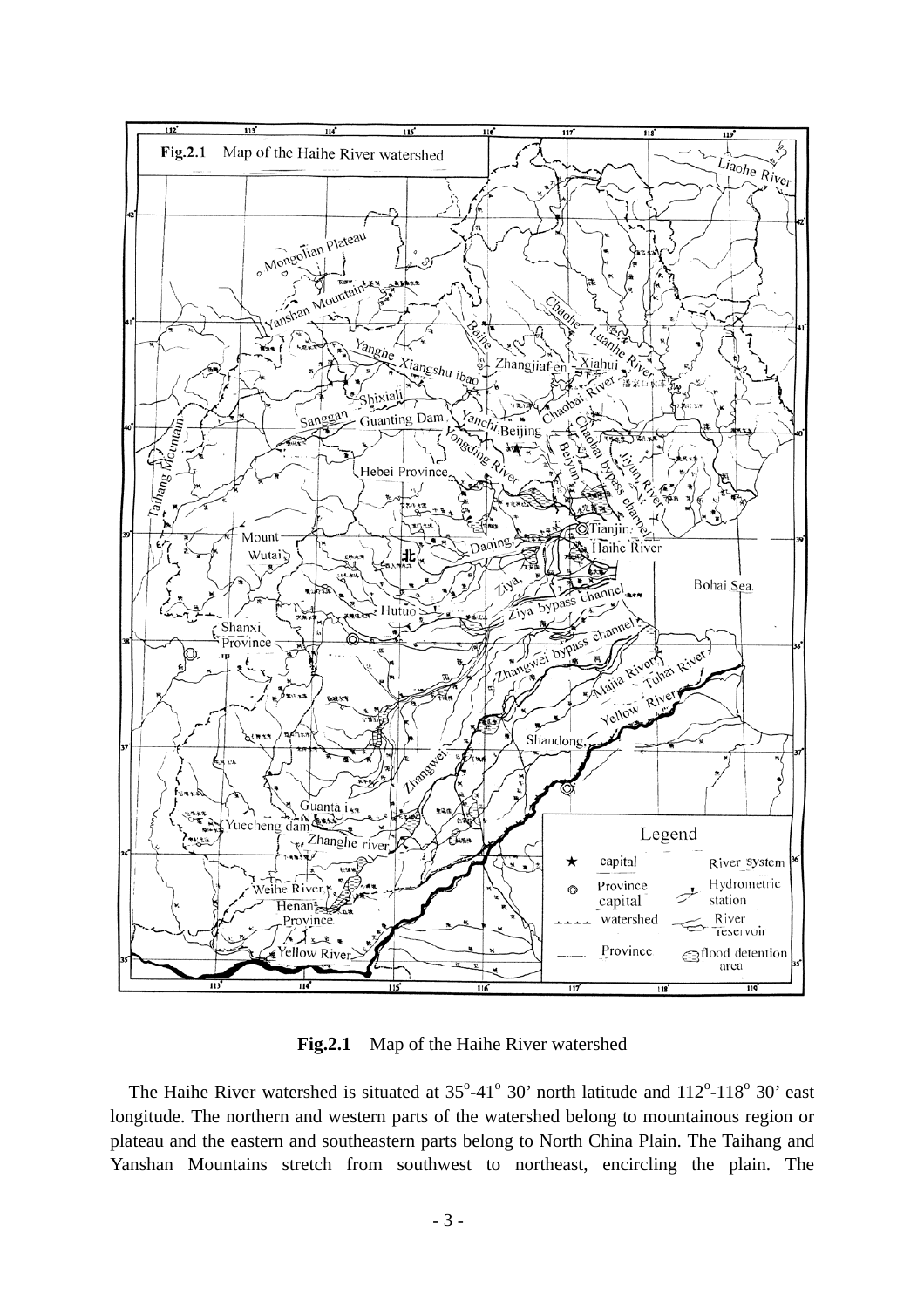mountainous regions have elevations in the range of 500 m to 2000 m. The highest mountain is the Mount Wutai with an elevation of 3058 m. There are loess hilly areas with poor vegetation cover in the western part of the watershed, accounting for 30% of the mountainous regions. Those areas are the principal sediment sources of the watershed. The plain is an alluvial plain formed jointly by the Yellow River and the Haihe River in the historical epoch. The elevation of the plain is below 50 m. Since it was formed in a long period of time and affected by many times avulsions of the two rivers in different times, the plain surface is undulant with many ridges, ponds and low-lying lands. The transitional area between the mountainous regions and the plain is quite small.

The Haihe River system consists of the Zhangwei, Ziya, Daqing, Yongding, Chaobai, Beiyun, Jiyun, Tuhai and Majia Rivers.The first six rivers join the main stem of Haihe at Tianjin, which empties into the Bohai Sea at Dagu. The total length of the river, originated from the source of the Weihe River, is 1090 km and the length of the mainstem of the Haihe is only 73 km.

The climate of the Haihe River watershed belongs to continental monsoon climate. The annual precipitation of the total watershed is 560 mm with an uneven distribution of precipitation in the watershed; 700-800mm in the region near the Taihang and Yanshan Mountains, less than 400mm in the Yanbei region in Shanxi Province and 500-600mm in the eastern plain area.

The total amount of water resources in the watershed is 35.3 billion  $m<sup>3</sup>$ , of which 22.8 billion  $m<sup>3</sup>$  are river runoff. The total annual sediment load of the watershed is 0.15 billion ton. The Yongding, Hutuo and Zhanghe rivers are the most sediment-laden rivers. The hydropower potential of the total watershed is 1.62 million kw, among which 0.45 million kw have been exploited. Navigation in the main stem of the Haihe River prevails all year round; it was so in some tributaries before the 1970's and it was stopped because of lack of enough water.

The total population in the watershed is about 100 million. It is one of the densely populated area in China. In the watershed there are two largest cities, Beijing and Tianjin, several important coal mine bases, such as Datong, Yangquan, Jingxing, Fengfeng and Hebi and two oil fields, Huabei and Dagang oilfields.

The Haihe River watershed is one of the most severe flood-stricken areas in China. In 540 years (1368-1911, Ming and Qing Dynasties) there were 360 times of floods. Since the  $17<sup>th</sup>$ century there were 19 times of large floods, i.e. once in 20 years. Every large flood caused huge damage, inundated over 100 counties and more than 1 to 2 million  $hm^2$ , among which 5 large floods inundated Beijing and 8 large floods inundated Tianjin. After the founding of the People's Republic of China (1949) large floods occurred in 1956 and 1963 resulted in huge inundated areas of 4.02 and 4.4 million  $hm^2$ . In August 1963 a record high 7 day storm precipitation of 2050 mm occurred in the Haihe River watershed, which was the largest on the mainland.

Large-scale river harnessing works have been carried out since 1949. There are 1375 reservoirs with a total storage capacity of 22.5 billion  $m^3$ ; of which 25 are large-scale reservoirs with a total storage capacity of 18.1 billion  $m^3$ , controlling 85% of mountainous regions; Guanting, Miyun, Gangnan, Huangbizhuang and Yuecheng reservoirs are the largest. For rapid release of floods from the main tributaries to reduce the burden of the main stem of the Haihe, several bypass channels have been excavated, such as Chaobai bypass channel,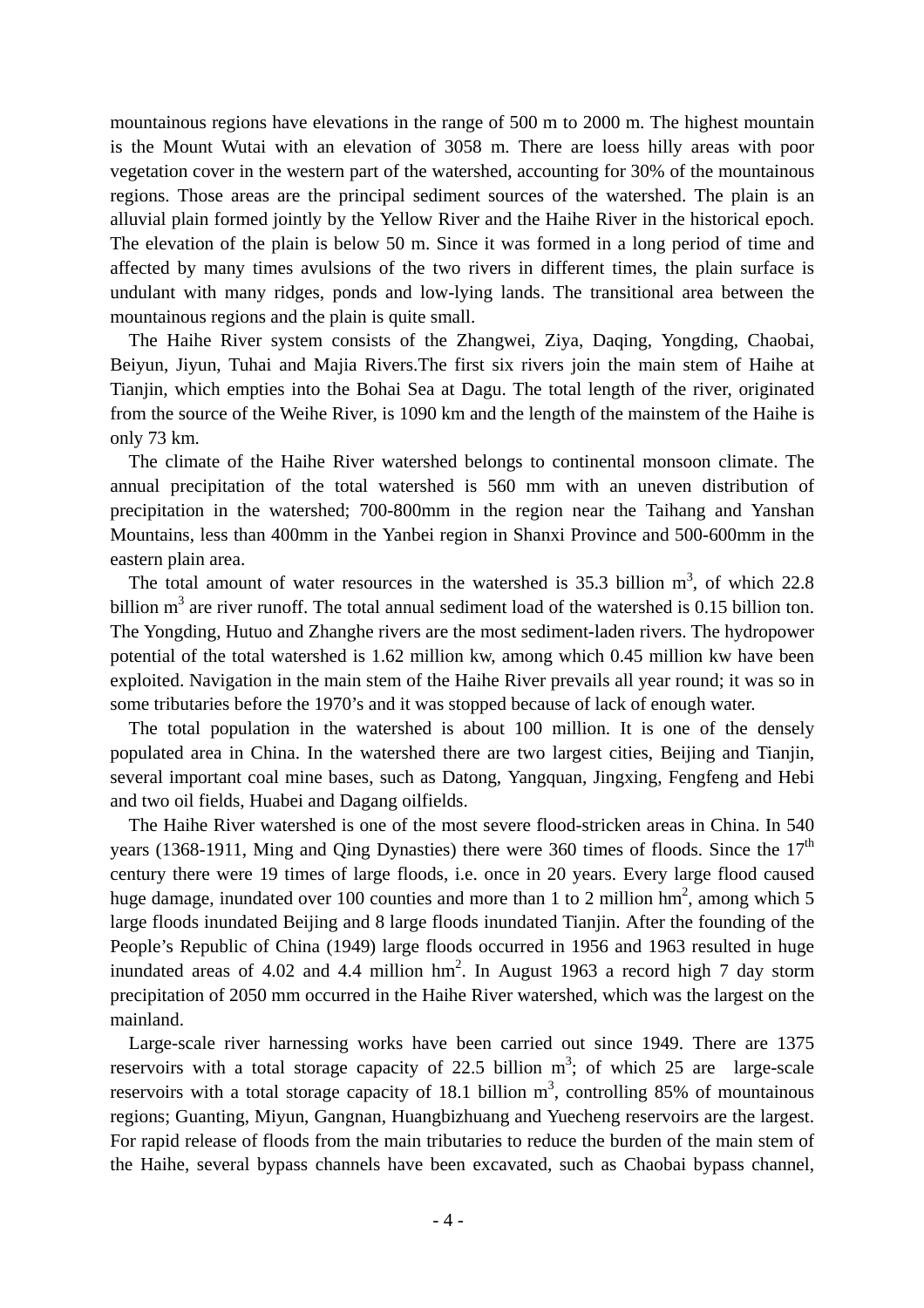Yongding bypass channel, Ziya bypass channel, Zhangwei bypass channel and Duliu bypass channel. 26 depressions have been prepared as flood detention areas. Thus, a preliminary comprehensive flood control system has been established.

## **2.2 Basic Features of the Rivers**

#### 2.2.1 Runoffs and Sediment Loads

The Haihe River was the first river to carry out hydometric measurement in China. In 1892 Xiaosunzhuang station carried out sediment concentration measurement.

Among the major tributaries of the Haihe River the Yongding River carries the largest amount of sediment load. Nantuling Hydrometric Station on the Huliu River, a tributary of the Yongding, measured a record high sediment concentration of  $1010 \text{ kg/m}^3$  on July 6, 1967.

In Table 2.1 the annual runoff and annual sediment load of several key hydrometric stations in the Haihe watershed are listed. Since the 1970s the annual runoff and annual sediment load reduced significantly. One of the reasons was the reduction of annual precipitation, but the effect of hydraulic projects was also prominent.

| River                                |         | Sanggan         | Yanghe          | Yongding        | Chaohe          | Baihe           | Haihe           |
|--------------------------------------|---------|-----------------|-----------------|-----------------|-----------------|-----------------|-----------------|
| Station                              |         | Shixiali        | Xiangshuibao    | Yanchi          | Xiahui          | Zhangjiafen     | Haihezha        |
| Watershed area<br>(thousand $km^2$ ) |         | 23.9            | 14.5            | 43.7            | 5.3             | 8.5             |                 |
|                                      | Mean    | 0.527           | 0.400           | 0.724           | 0.293           | 0.470           | 0.971           |
| Annual runoff                        |         | $(1952 - 2000)$ | $(1952 - 2000)$ | $(1963 - 2000)$ | 1966-2000)      | $(1961 - 2000)$ | $(1960 - 2000)$ |
| (billion m <sup>3</sup> )            | Maximum | 1.735           | 0.987           | 1.623           | 0.887           | 1.338           | 8.283           |
|                                      | Minimum | 0.074           | 0.106           | 0.246           | 0.059           | 0.91            | 0.00            |
| Annual                               | Mean    | 10.90           | 7.48            | 0.153           | 1.00            | 1.21            | 0.095           |
| sediment load                        |         | $(1952 - 2000)$ | $(1952 - 2000)$ | $(1963 - 2000)$ | $(1961 - 2000)$ | $(1961 - 2000)$ | $(1960 - 2000)$ |
| (million ton)                        | Maximum | 107             | 30.6            | 3.81            | 4.97            | 8.01            | 2.03            |
|                                      | Minimum | 0.069           | 0.033           | $\Omega$        | 0.013           | 0.004           | $\Omega$        |
| Annual                               | Mean    | 20.7            | 18.7            | 0.211           | 3.41            | 2.57            | 0.098           |
| sediment                             |         | $(1952 - 2000)$ | $(1952 - 2000)$ | $(1963 - 2000)$ | $(1961 - 2000)$ | $(1961 - 2000)$ | $(1960 - 2000)$ |
| concentration                        | Maximum | 64.1            | 47.7            | 2.35            | 10.6            | 6.28            | 0.245           |
| $(kg/m^3)$                           | Minimum | 0.606           | 0.307           | 0.00            | 0.190           | 0.045           | 0.00            |
| Mean<br>annual                       |         | 0.030           | 0.037           |                 |                 |                 |                 |
| (suspended)<br>$d_{50}$              |         |                 |                 |                 |                 |                 |                 |
| $load)$ (mm)                         |         |                 |                 |                 |                 |                 |                 |

**Table 2.1** Annual Runoff and Annual Sediment Load of Key Hydrometric Stations

Note: The Sanggan and Yanghe Rivers are the principal tributaries of the Yongding. The Chaohe and Baihe Rivers are the principal tributaries of the Chaobai River.

#### 2.2.2 Floods

The floods of the Haihe River mainly originate from storms in July and August. The recorded maximum floods of the major tributaries are listed in Table 2.2. According to historical records and flood reconnaissance, there were 387 times of flood disasters in the Haihe River Watershed from 1368 to 1948 (580 years), among which Beijing suffered 12 times (5 times inundated the city proper) and Tianjin 13 times. Since the  $16<sup>th</sup>$  century flood disasters in 1569 and in 1801 were the most serious. In 1569 the floods mainly occurred in the Daqing and Ziya Rivers while in 1801 the floods mainly occurred in the Yongding and Daqing Rivers

**Table 2.2** Floods of Major Tributaries of the Haihe River

|       | River | Watershed<br>area<br>$(km^2)$ | River<br>length<br>(km | Mean<br>annual<br>flood<br>$(m^3/s)$ | Hydrometric<br>station | Watershed<br>area<br>controlled<br>$(km^2)$ | Maximum<br>flood<br>$(m^3/s)$ | Date           | Remark |
|-------|-------|-------------------------------|------------------------|--------------------------------------|------------------------|---------------------------------------------|-------------------------------|----------------|--------|
| Jivun |       | 10288                         | 310                    | 250                                  | Jiuwangzhuang          | 5120                                        | 572                           | 1950.<br>08.04 |        |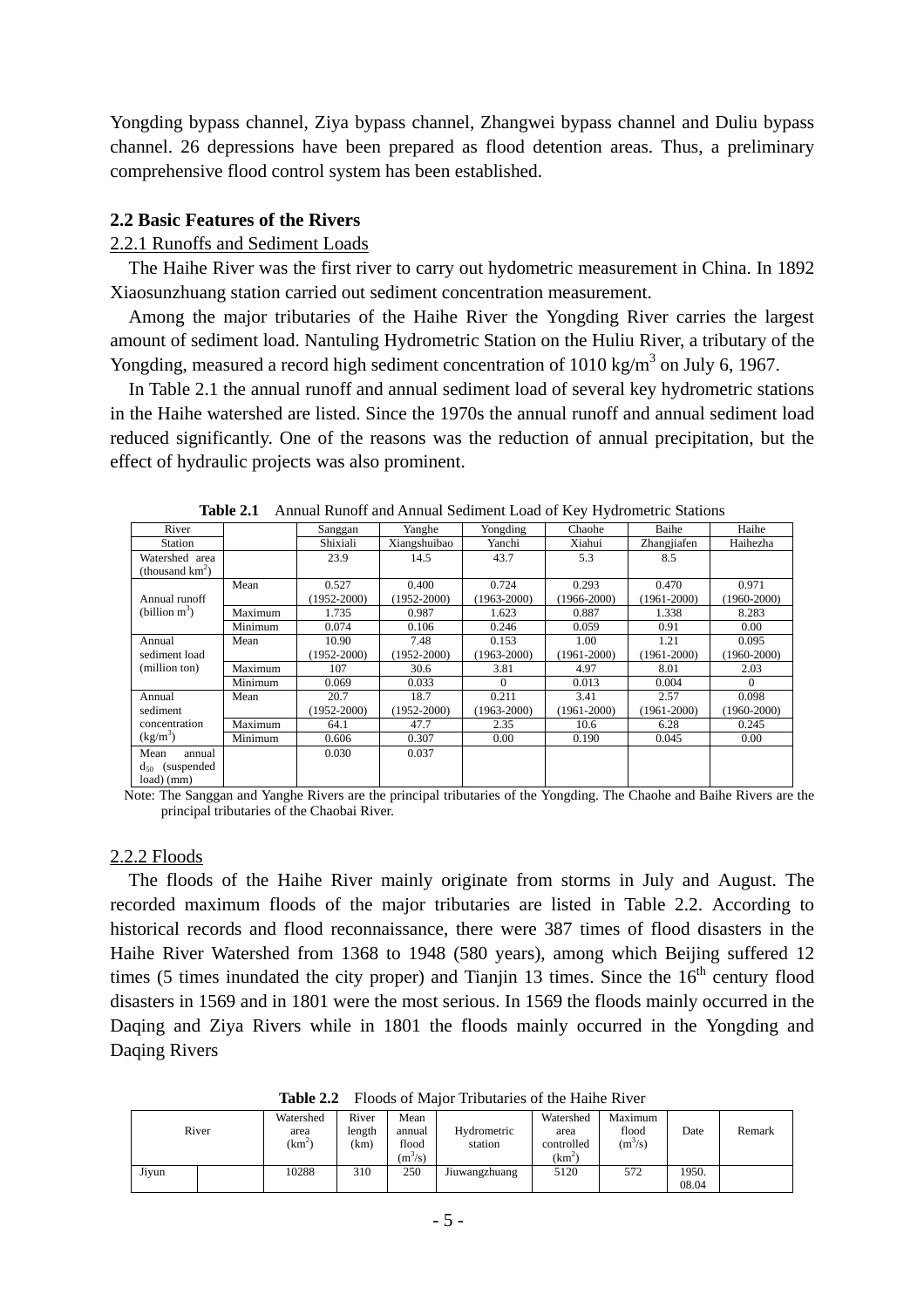|          | Chaobai |       | 458   | 1560 | Suzhuang      | 17627 | 5470  | 1949.<br>07.31 | Pre-Miyun<br>dam |
|----------|---------|-------|-------|------|---------------|-------|-------|----------------|------------------|
|          |         |       | Ditto | 356  | ditto         | ditto | 940   | 1969.<br>08.17 | Post-Miyun       |
| Beiyun   |         | 6166  | 186   | 378  | Tongxian      | 2478  | 2200  | 1939.          | dam              |
|          |         |       |       |      |               |       |       | 07.27          |                  |
| Yongding |         | 47016 | 650   | 1572 | Lugouqiao     | 44400 | 5560  | 1939.          | Pre-Guantin      |
|          |         |       |       |      |               |       |       | 07.25          | g dam            |
|          | Daqing  |       | 448   | 1160 | Xingaifang    | 10000 | 3540  | 1963.          |                  |
| Daqing   |         | 43014 |       |      |               |       |       | 08.09          |                  |
|          | Zhulong |       |       | 771  | Beiguocun     | 8550  | 5380  | 1963.          |                  |
|          |         |       |       |      |               |       |       | 08.08          |                  |
|          | Hutuo   |       | 706   | 2241 | Huangbizhuang | 23000 | 13100 | 1956.          | Pre-Huangb       |
|          |         |       |       |      |               |       |       | 08.04          | izhuang          |
| Ziya     |         | 46868 |       |      |               |       |       |                | dam              |
|          | Minghe  |       |       | 760  | Linmingguan   | 2300  | 12300 | 1963.          |                  |
|          |         |       |       |      |               |       |       | 08.06          |                  |
|          | Zhanghe |       | 1090  | 1350 | Guantai       | 17800 | 9200  | 1956.          |                  |
| Nanyun   |         | 37894 |       |      |               |       |       | 08.04          |                  |
|          | Weihe   |       |       | 427  | Chuwang       | 14286 | 1580  | 1963.          |                  |
|          |         |       |       |      |               |       |       | 08.08          |                  |

#### 2.2.3 Characteristics of Rivers

All the major tributaries of the Haihe River can be divided into three reaches: the mountainous reach, the transitional reach and the plain reach. The transitional reach between the mountainous reach and the plain reach is quite short. The plain reach is either a meandering reach or a wandering one. The plain reaches of the Yongding and Zhanghe Rivers belong to the wandering reach. For controlling floods dams were built at the lowest section of the mountainous reach mainly in the 1950s.

(1) The Yongding River: The catchment area of the Yongding River is  $47016 \text{ km}^2$ , among which 95% of the catchment area is above the Guanting Gorge, 3% is in the Guanting Gorge and the remaining 1% is the plain area. In the area above Guanting, about 70% are mountainous regions, the rests are hilly areas of red soil, loess and alluvial soil, which provide a large amount of sediment to the Yongding River. The annual precipitation in this area is less than 400 mm. As the soil is quite loose and seepage is serious, therefore the annual runoff is quite small. But the storms and corresponding floods are fierce and concentrated in a short period of time. The Guanting Gorge with an area of  $1520 \text{ km}^2$  is a mountainous area with steep slope. Heavy rainfall may induce big floods in this area.

Before 1180 AD there was no levee systems in the Yongding River. The levees from Lugouqiao to Guojiawu were first built in 1698 (Kangxi Emperor  $37<sup>th</sup>$  year, Oing Dynasty). Since then, the river has been confined in between two levees and a perched river has been gradually formed. At present the old floodplains between the levees are 5-7 m higher than the ground surface outside the levees.

In 1954 Guanting dam, controlling 91% of the total watershed of the Yongding, was built in the Guanting gorge to safeguard Beijing and Tianjin. Since then 4 times of reconstruction (including dam heightening and consolidation) have been carried out. In 1989 the total storage capacity of the reservoir was 4.16 billion  $m<sup>3</sup>$ . In the first 10 years of reservoir operation a large amount of sediment deposited in the reservoir. In 1960 Cetian dam was built on the Sanggan River and in 1963 Youyi Dam was built on the Dongyang River, two major tributaries above Guanting dam. Meantime a large amount of small and medium-sized dams have been built above Guanting dam. Consequently, sediment was mainly trapped in those reservoirs and sedimentation in Guanting reservoir has been reduced significantly since the 1970s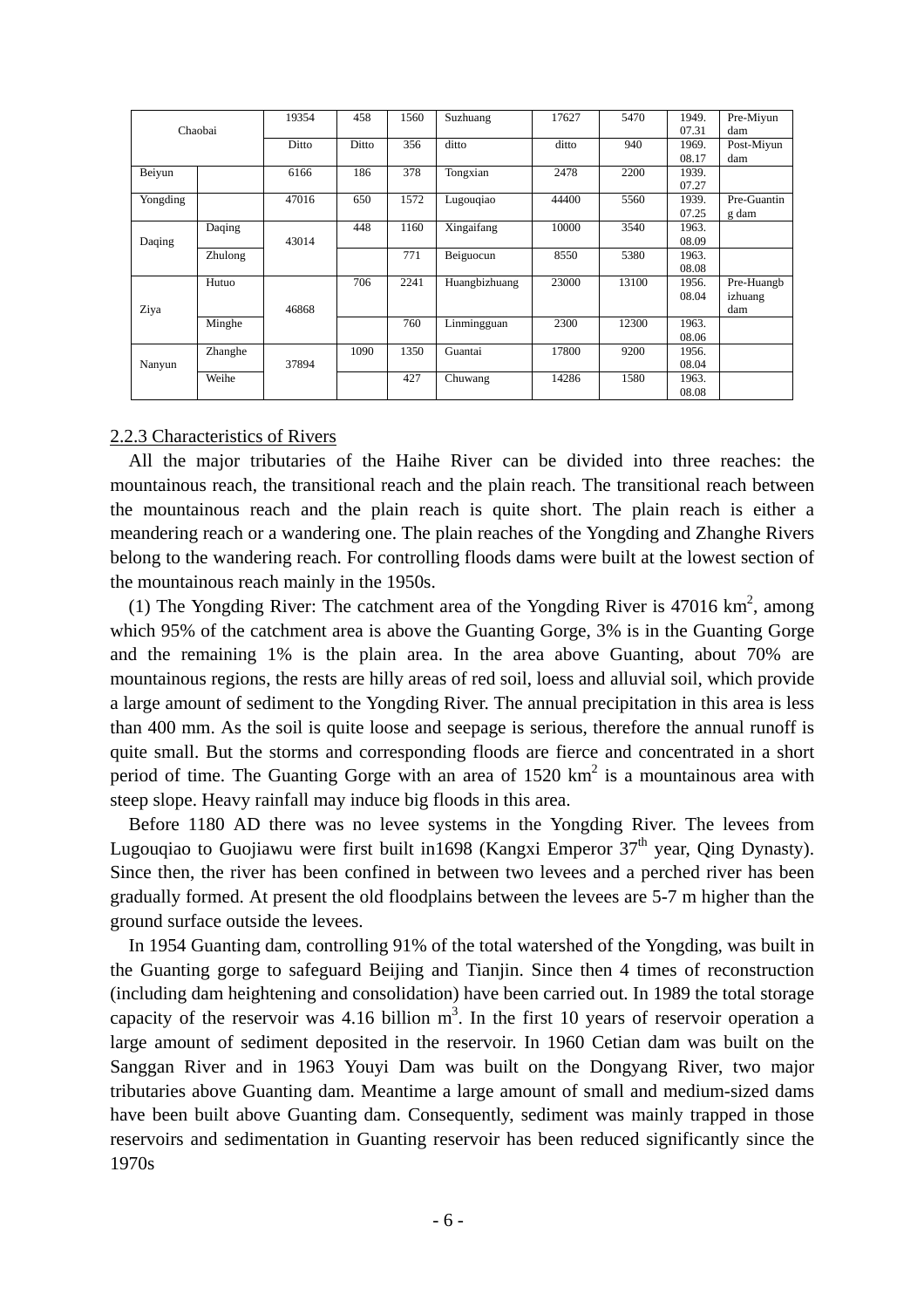The Yongding bypass channel was dug in the 1980s, which directly diverted the flood into the sea. Thus, the burden of the main stem of Haihe has been reduced.

(2) The Zhanghe River: The situation of the Zhanghe River is similar to the Yongding River. Yuecheng dam, controlling 95% of the total watershed, was built in 1958 to control mountainous floods and the Zhangwei bypass channel was dug to directly divert the flood into the sea. As the sediment load of the Zhanghe River is not so large, reservoir sedimentation in the Yuecheng reservoir has been not as serious as in Guanting Reservoir..

#### **2.3 Issues of Flood Control**

#### 2.3.1 Characteristics of flood control

(1) Complex conditions of physical geography: There are so many river systems with a fan-shaped distribution. The transitional reaches between the mountainous regions and the plain region are so short that the storm floods pour down from the mountainous regions to the plain in a short period of time. From the start of a storm in the mountainous region to the occurrence of a storm flood only needs 1-2 days, even several hours.

(2) Importance of geographicl location: Most of the flood disasters take place in the plain region, where Beijing, Tianjing, and several other cities, major railways and highways, large oilfields and fertile farmland are located. Therefore, safety of this region during floods is related not only to this region itself but also to the whole country.

(3) Incomplete flood control system and low standard of flood control works: The standard of flood control of many reservoirs, including large-size reservoirs, dose not comply with the national standard of flood control. The quality of the levees, totaling 20 thousand km long, is poor. The flood carrying capacity of the rivers and bypass channels has been reduced significantly due to sedimentation and vegetation. The total design flood carrying capacity was 24680 m<sup>3</sup>/s, but now the flood carrying capacity is only15040 m<sup>3</sup>/s. Table 2.3 lists the flood carrying capacity of some rivers.

(4) Difficulty in operation of flood detention areas: There are 26 planned flood detention areas with a total storage volume of 17 billion  $m<sup>3</sup>$ . 4.61 million people live in those areas, but 80% of them are without guarantee of safety. The warning system of flood control is still not complete. It is quite difficult to use those flood detention areas when it is necessary.

| River                   | Design discharge $(m^3/s)$ | Present $(m^3/s)$ | Reduction of capacity (%) |  |  |  |  |  |  |  |
|-------------------------|----------------------------|-------------------|---------------------------|--|--|--|--|--|--|--|
| Yongding bypass channel | 1400                       | 260               | 81.4                      |  |  |  |  |  |  |  |
| Haihe main stem         | 800                        | 400               | 50                        |  |  |  |  |  |  |  |
| Duliu bypass channel    | 3600                       | 2000              | 44.4                      |  |  |  |  |  |  |  |
| Ziya bypass channel     | 9000                       | 6000              | 33.3                      |  |  |  |  |  |  |  |
| Zhangwei bypass channel | 3500                       | 2250              | 35.7                      |  |  |  |  |  |  |  |
| Tuhai                   | 1779                       | 890               | 50                        |  |  |  |  |  |  |  |
| Majia                   | 1384                       | 750               | 45.8                      |  |  |  |  |  |  |  |
| Total                   | 21463                      | 12550             | 41.5                      |  |  |  |  |  |  |  |

**Table 2.3** Flood Carrying Capacity of Some Rivers

(5) High frequency of floods and serious flood disasters: From the first century to present there were 1410 times of serious flood disasters in China, of which 517 times took place in Henan, Hebei, Shandong and Shanxi Provinces, which are closely related to the Haihe River. In August 1963 a huge flood occurred in the Haihe River, which inundated 107 counties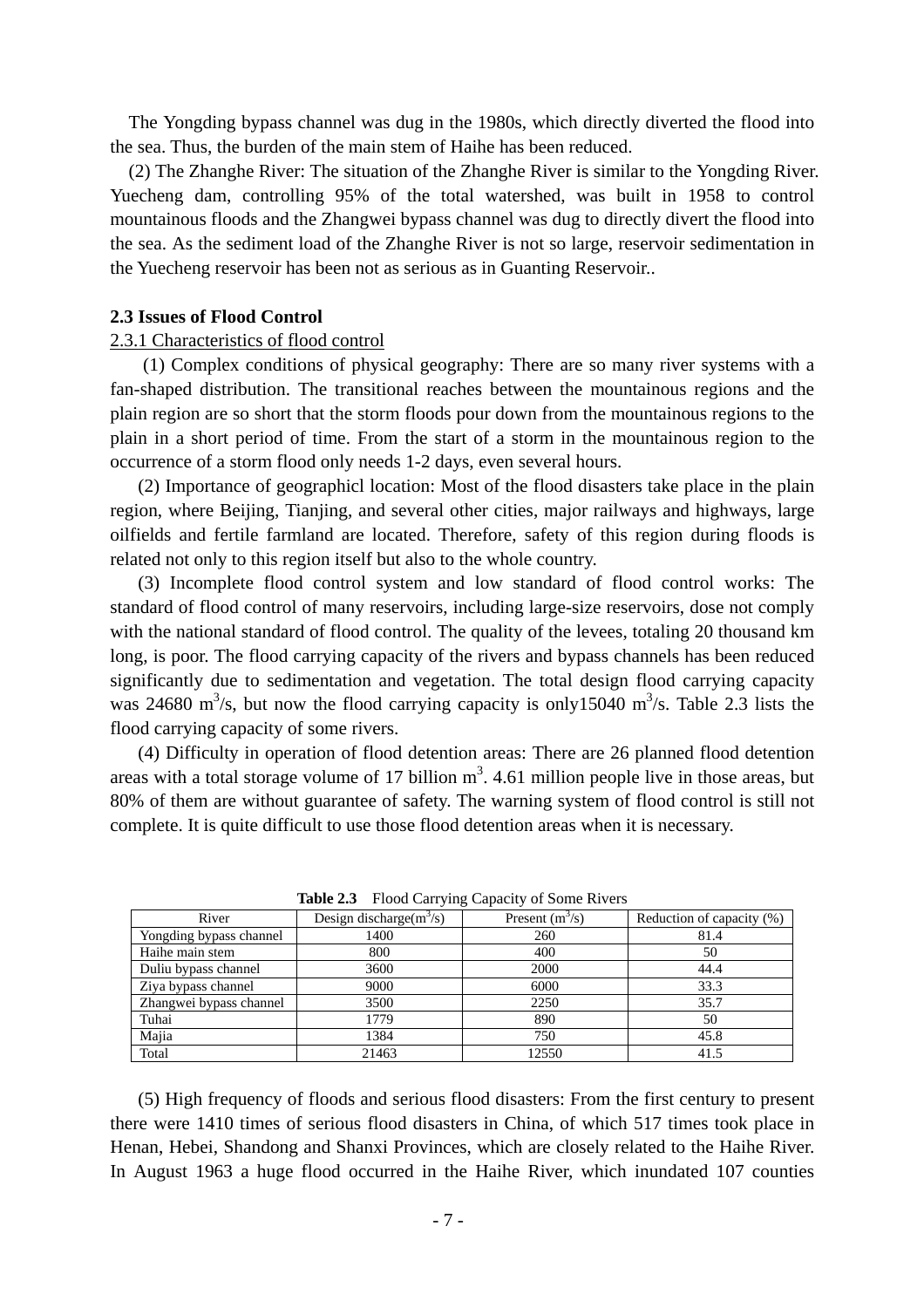belonging to 7 prefectures. Beijing-Guanzhou Railway, Beijing-Dezhou Railway and Shijiazhuang-Taiyuan Railway were destroyed. 6 medium-sized and 330 small dams were collapsed. 62% of irrigation works and 90% drainage works were destroyed. The direct economic loss was 6 billion RMB yuan (the same year).

#### 2.3.2 Measures of flood control

The guideline of flood control in the Haihe watershed is to build a comprehensive system of flood control in which structural measures are combined with non-structural measures. As for structural measures the principle is "to build dams to impound flood water in the reservoirs in the mountainous regions, to harness river channels in the middle reaches, and to discharge floods rapidly in the lower reaches". In the mountainous regions soil conservation measures should be emphasized to reduce soil erosion and to promote local economic development. In the middle reaches bypass channels are inevitable for a long period of time and flood detention areas will be put into use when there is an extraordinary flood. In the estuaries comprehensive regulation should be adopted to improve their situation in terms of flood release, environment and ecology.

As water resources are in serious shortage there is no enough water to flow in the river channels and estuaries. Therefore, sedimentation in river channels in the middle reaches and in estuaries is inevitable, which results in the decrease in flood carrying capacity of the rivers. Although interbasin water transfer may be one solution to increase water resources in the Haihe River basin, it will be too expensive to use diverted water for the purpose to maintain the normal condition of the river channels. A feasible way is to regulate the river channels properly to restore and maintain their flood carrying capacity. In the estuaries dredging is a useful and feasible measure to counter sedimentation in order to maintain flood carrying capacity.

#### **2.4 Discussions**

In the Haihe River basin lack of enough water resources and abundant sediment source are two leading reasons of sedimentation in river channels and estuaries, which seriously affect flood control situation. It seems that it is impossible to have enough water resources to maintain the river channels and estuaries under a normal condition in a predictable period of time. How to reduce sedimentation becomes more important in the Haihe River basin. First, it is important to carry out soil conservation in the mountainous regions. Second, comprehensive planning, design, construction and maintenance of river harnessing works (including those in estuaries) are useful in keeping the flood control situation in shape.

#### **3. THE LIAOHE RIVER**

#### **3.1 Basic Features of the Watershed**

The Liaohe River is one of the 7 largest rivers in China. It is an important river in Northeast China. It is 1345 km long, flowing through Hebei, Jilin, Liaoning Provinces and Inner Mongolia Autonomous Region with a watershed area of 220 thousand  $km^2$ . The Liaohe River is composed by two major river systems. The source of the western river system is the Laoha River, originated from Hebei Province and flowing northeastward, passing Inner Mongolia Autonomous Region, there it takes the title of the Xiliao River, then flowing into Liaoning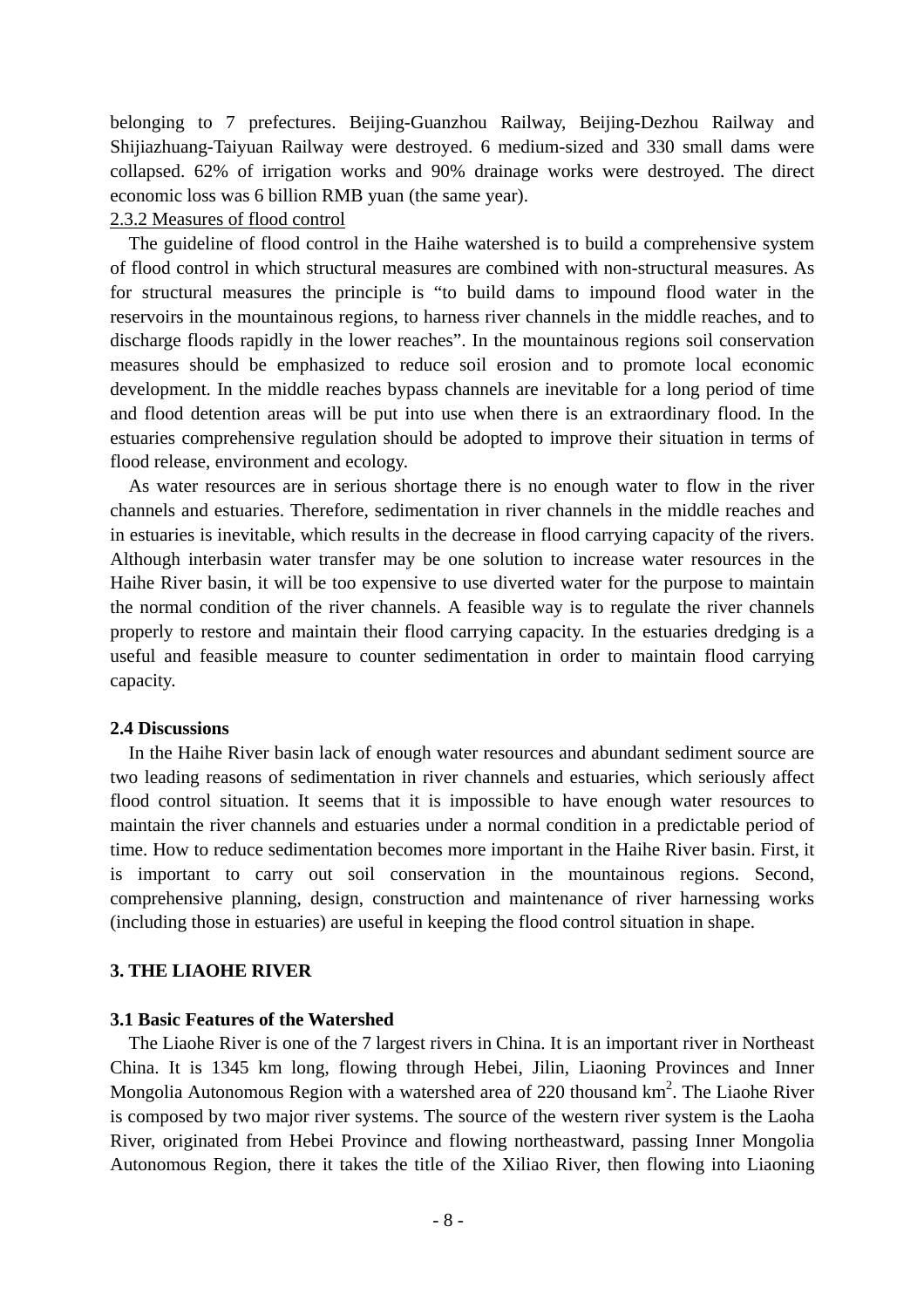Province. The source of the eastern river system is the Dongliao River originated in Jilin Province and joining the Xiliao River in Liaoning Province. Below the confluence it is called the Liaohe River. It empties into the Liaodong Bay of the Bohai Sea (Fig. 3.1). In 1968 a tidal barrier, 65.8 km above the river mouth, was built in the estuary.

The Liaohe River watershed is located between  $40^{\circ}$  30'-45<sup>o</sup> 10' north latitude and 117<sup>o</sup>  $-125^{\circ}$  30' east longitude. In the watershed mountainous regions account for 35.7% of the total area, hilly regions 23.5%, plain regions 34.5% and sand dune regions 6.3%. Daxing'an, Qilaotu and Nuluerhu Mountains lie in the west of the watershed with elevations between 500-1500 m; Jilinhada, Longgang and Qianshan Mountains lie in the east with elevations between 500-2000 m. In the middle and lower reaches is the Liaohe Plain with elevations below 200 m.

The average temperature of the whole basin is 4-9 degree Celsius. The average annual precipitation is 350-1000 mm, decreasing gradually from southeast to northwest. Flood disasters and drought disasters are frequent. In the past century there were more than 50 times of flood disasters. Serious drought disasters occurred once in 6-7 years, mainly in the western part.

At present there are 688 dams of various sizes with a total reservoir storage capacity of 13.8 billion  $m^3$ ; among which 17 are large reservoirs with a total reservoir storage capacity of 13.2 billion  $m^3$ .

The eastern region of the watershed is good in vegetative cover and small in soil erosion except the tributary of the Dongliao River, which carries more sediment load than that of the others in this region. The western region is an area with dry climate, poor vegetative cover, and loose land surface of sand and loess; soil erosion in this region is serious. The Liuhe River is the most sediment-laden river in this basin. The Laoha River is another sediment-laden river. The Hongshan Reservoir with a collecting area of 24 thousand  $km^2$  in the upper reach of the Laoha River was impounded in 1962 and until 1985 the dead storage capacity was fulfilled with sediment.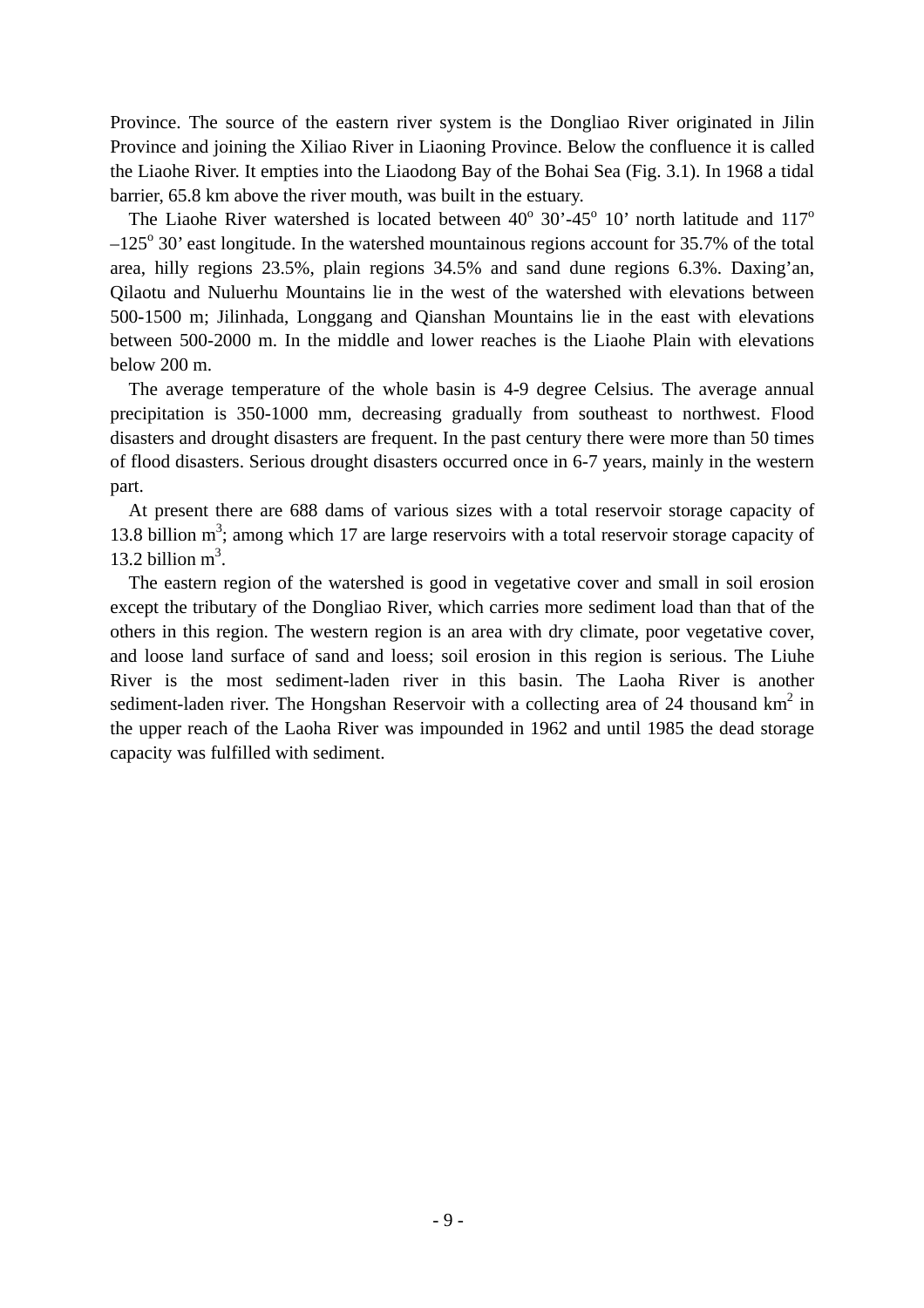

**Fig. 3.1** Map of the Liaohe River watershed

## **3.2 Basic Features of the Rivers**

## 3.2.1 Runoffs and Sediment Loads

In Table 3.1 the annual runoffs and the annual sediment loads are listed. The mean annual sediment load and annual sediment concentration of the main stem of the Lioahe River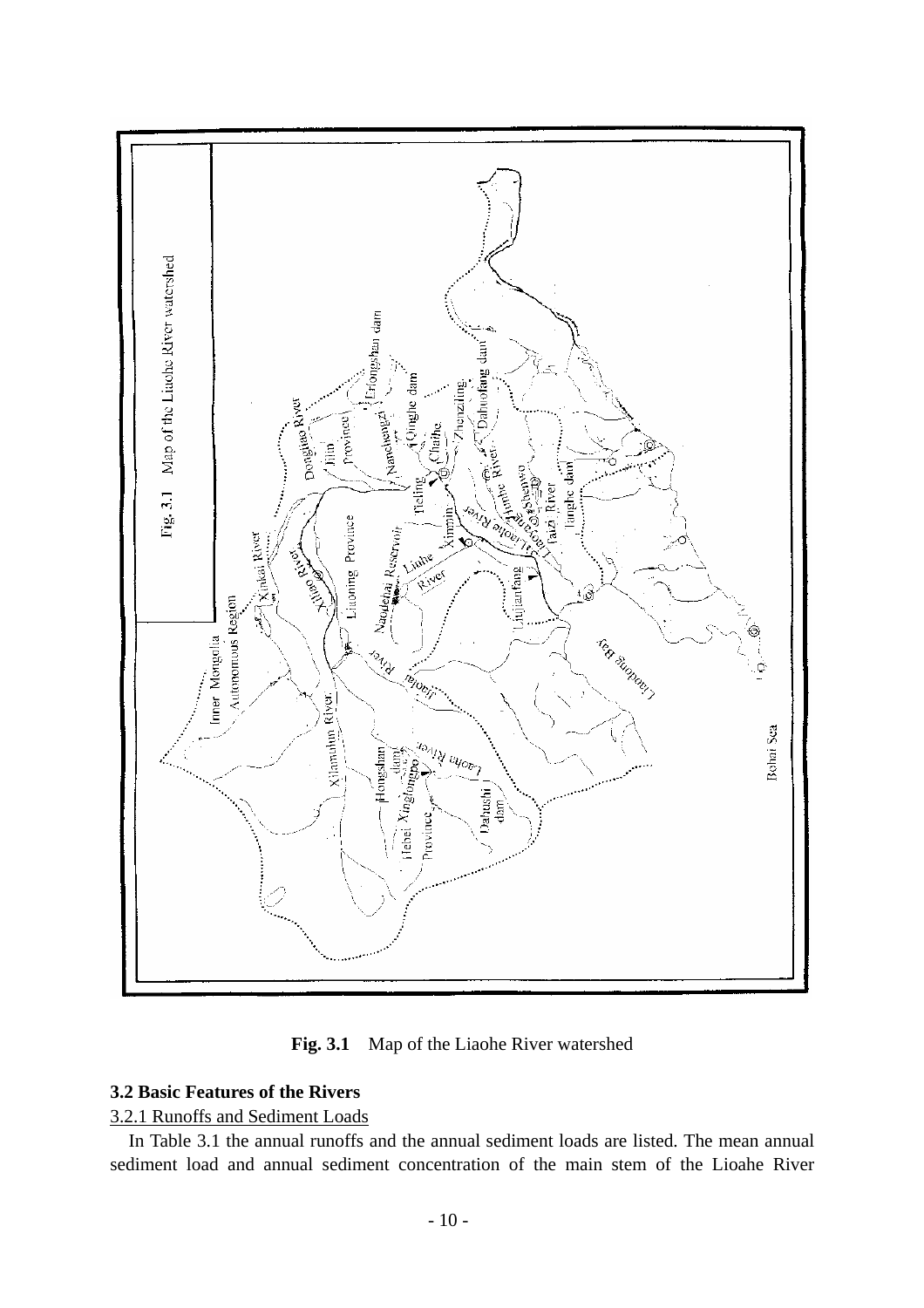decreased longitudinally because of the effect of construction of hydraulic engineering works.

| River               |         | Laoha           | Liuhe           | Liaohe          | Liaohe          |
|---------------------|---------|-----------------|-----------------|-----------------|-----------------|
| Hydrometric station |         | Xinglongpo      | Xinmin          | Tieling         | Liujianfang     |
| Collecting area     |         | 19.1            | 6.8             | 120.8           | 136.5           |
| (thousand $km^2$ )  |         |                 |                 |                 |                 |
|                     | Mean    | 0.597           | 0.265           | 3.237           | 3.674           |
| Annual runoff       |         | $(1963 - 2000)$ | $(1965 - 2000)$ | $(1954 - 2000)$ | $(1987 - 2000)$ |
| (billion $m^3$ )    | Maximum | 1.640           | 0.474           | 9.34            | 7.561           |
|                     | Minimum | 0.0393          | 0.108           | 0.497           | 0.585           |
|                     | Mean    | 17.3            | 4.88            | 13.8            | 6.24            |
| Annual sediment     |         | $(1963 - 2000)$ | $(1965 - 2000)$ | $(1954 - 2000)$ | $(1987 - 2000)$ |
| load (million ton)  | Maximum | 51.6            | 18.9            | 85.5            | 12.7            |
|                     | Minimum | 0.737           | 0.767           | 0.124           | 0.235           |
| Annual sediment     | Mean    | 27.5            | 16.0            | 3.09            | 1.55            |
| concentration       |         | $(1963 - 2000)$ | $(1965 - 2000)$ | $(1954 - 2000)$ | $(1987 - 2000)$ |
| $(kg/m^3)$          | Maximum | 59.9            | 53.8            | 14.5            | 3.65            |
|                     | Minimum | 4.31            | 5.77            | 0.180           | 0.400           |
| Annual $D_{50}$ of  | Mean    | 0.027           |                 | 0.034           |                 |
| suspended load      |         | $(1982 - 2000)$ |                 | $(1962 - 2000)$ |                 |
| (mm)                | Maximum | 0.036           |                 | 0.054           |                 |
|                     | Minimum | 0.018           |                 | 0.019           |                 |

**Table 3.1** Annual Runoff and Annual Sediment load of the Liaohe River

## 3.2.2 Floods

In the Liaohe River basin the floods are mainly induced by monsoon storms in July and August. (70-80)% of annual precipitation concentrate in June through September and 50% concentrate in July and August. The recorded maximum daily precipitation was 401.8 mm (August, 1960). The characteristics of the floods of the Liaohe River are listed in Table 3.2.

| Watershed |          | River  |                | Collecting         | Mean annual      |          | Maximum flood $(m3/s)$ |          |                  |
|-----------|----------|--------|----------------|--------------------|------------------|----------|------------------------|----------|------------------|
| River     | area     | length | Hydrometric    | area               | runoff           | Surveyed |                        | Measured |                  |
|           | $(km^2)$ | (km)   | station        | (km <sup>2</sup> ) | (billion $m^3$ ) | Value    | (year.<br>month)       | Value    | (year.<br>month) |
| Laoha     | 28270    | 455    | Xiaoheyan      | 18599              | 1.16             | 7830     | 1883                   | 12200    | 1962.7           |
| Liaohe    | 219000   | 1345   | Tieling        | 172107             | 4.14             | 8740     | 1886.8                 | 14200    | 1951.8           |
| Xilamul   | 31866    | 380    | Xilaximiao     | 26567              | 1.06             |          |                        | 1760     | 1966.8           |
| un        |          |        |                |                    |                  |          |                        |          |                  |
| Jiaolai   | 12776    | 559    | Xiawa          | 2083               | 0.141            |          |                        | 4170     | 1962.7           |
| Dongliao  | 11306    | 383    | Erlongshan     | 3799               | 0.053            | 4090     | 1917.8                 | 5850     | 1953.8           |
| Qinghe    | 4846     | 171    | Kaiyuan        | 4668               | 1.08             | 12300    | 1951.8                 | 9500     | 1953.8           |
| Hunhe     | 11481    | 415    | Fushun         | 6688               | 2.00             | 11300    | 1888.8                 | 8200     | 1960.8           |
| Taizi     | 13883    | 425    | Liaoyang       | 8082               | 2.67             | 13900    | 1888.8                 | 18100    | 1960.8           |
| Raoyang   | 9946     | 290    | Dongbaichengzi | 2138               | 0.107            |          |                        | 2110     | 1962.7           |

**Table 3.2** Characteristics of Floods in the Liaohe River

## 3.2.3 Basic Features of Rivers

The Liaohe River has two major tributaries: the Xiliao River and the Dongliao River. There are two major tributaries of the Xiliao River, the Laoha River and the Xilamulun River. The basic characteristics of the rivers are listed in Table 3.3.

| River           | River section           | Channel width (m) | Sinuosity ratio | Longitudinal slope |
|-----------------|-------------------------|-------------------|-----------------|--------------------|
| Xiliao          | Sujiapu-Fudedian        | 100               | 1.69            | $1/1500 - 1/2500$  |
| Liaohe          | Fudedian-Liuhekou       | $60 - 525$        | 1.66-1.69       | $1/4350 - 1/5560$  |
|                 | Liuhekou-river<br>mouth | 90-1369           | $1.40 - 1.68$   | $1/4760 - 1/14295$ |
| Hunhe and Taizi | Plain area              | 95-425            |                 | $1/2500 - 1/10000$ |

**Table 3.3** Basic Characteristics of the Rivers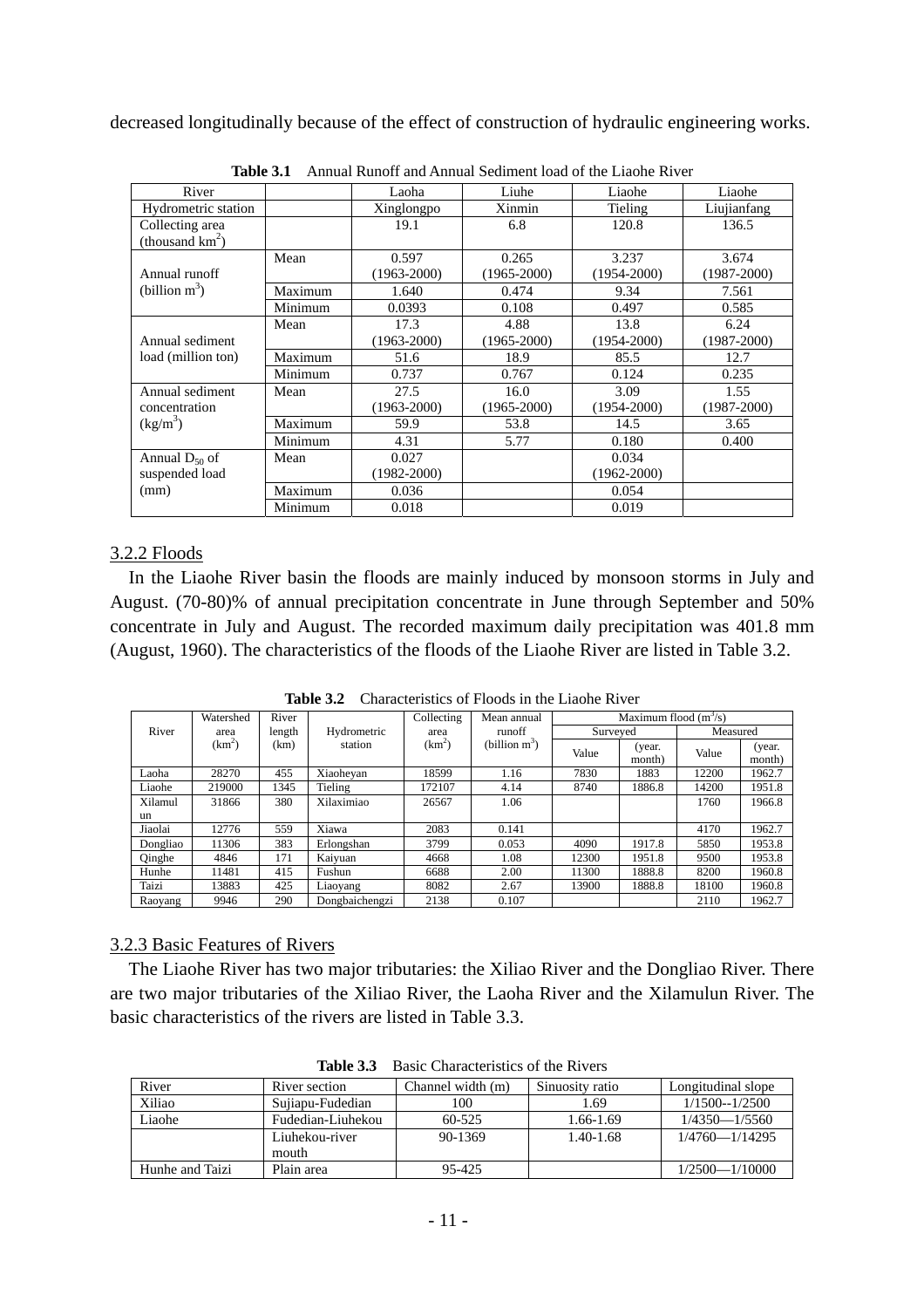After the commission of many reservoirs the fluvial processes of the Liaohe River have been changed. The first dam was built in 1942 and the newest was in the 1980s. Taking 1968 as the initial year of the effect of the reservoirs, a comparison of water and sediment conditions before and after the commission of dams is listed in Table 3.4. After the commission of the dams the runoff and flood peaks have been reduced to one half of the original while the reduction of sediment load was much larger, about 16% of the original. But the percentage of runoff and sediment load in the flood seasons only changed a little.

| of the Liaohe River                  |                                             |                                   |                                                                 |                            |                                     |                                                                        |  |  |  |  |
|--------------------------------------|---------------------------------------------|-----------------------------------|-----------------------------------------------------------------|----------------------------|-------------------------------------|------------------------------------------------------------------------|--|--|--|--|
|                                      | Annual<br>runoff<br>$(10^9 \,\mathrm{m}^3)$ | Annual<br>flood peak<br>discharge | Percentage of<br>runoff in a<br>flood season<br>to a total year | Annual<br>sediment<br>load | Annual<br>sediment<br>concentration | Percentage of<br>sediment load in<br>a flood season<br>to a total year |  |  |  |  |
|                                      |                                             | $(m^3/s)$                         | $(\% )$                                                         | $(10^6 t)$                 | $(kg/m^3)$                          | $(\% )$                                                                |  |  |  |  |
| period<br>Pre-dam<br>$(1954 - 1968)$ | 5.29                                        | 1750                              | 71                                                              | 29                         | 5.48                                | 87                                                                     |  |  |  |  |
| Post-dam period                      | 2.60                                        | 846                               | 58                                                              | 4.66                       | 1.79                                | 75                                                                     |  |  |  |  |
| Post-dam/Pre-dam<br>(%)              | 49.1                                        | 48.3                              | 81.7                                                            | 16.1                       | 32.7                                | 86.2                                                                   |  |  |  |  |

**Table 3.4** Water and Sediment Characteristics at Juliuhe Hydrometric Station

The Liuhe River, joining the main stream below Juliuhe station, is one of the major sediment sources of the Liaohe River. Before 1971 the Naodehai Reservoir had been operated under the mode of flood detention while after 1971 it was operated under the mode of impounding the clear in the dry season and discharging the muddy in the flood season. Table 3.5 lists the characteristics of water and sediment at Xinmin Station and a station just below the confluence of the Liuhe and the Liaohe. It can be seen that before Naodehai dam was commissioned the percentage of sediment load of the Liuhe River was 26% of the Liaohe River. While after the commission of the Naodehai dam the percentage increased to 59.2% as the reduction of sediment load in the main stream was much larger than that in the Liuhe River.

|                            |                                                                              | Station below the confluence<br>on the Liaohe | Xinmin Station on the Liuhe            |                                    |  |
|----------------------------|------------------------------------------------------------------------------|-----------------------------------------------|----------------------------------------|------------------------------------|--|
|                            | Annual sediment<br>Annual runoff<br>$(10^{9} \text{m}^3)$<br>load $(10^6 t)$ |                                               | Annual runoff<br>$(10^{9} \text{m}^3)$ | Annual sediment<br>load $(10^6 t)$ |  |
| Pre-dam                    | 5.67                                                                         | 39.18                                         | 0.283                                  | 10.17                              |  |
| Post-dam                   | 2.89                                                                         | 11.43                                         | 0.289                                  | 6.77                               |  |
| Post-dam/Pre-dam<br>$(\%)$ | 29.2<br>51.0                                                                 |                                               | 75.5                                   | 66.6                               |  |

Table 3.5 Water and Sediment Characteristics of the Liuhe and the Liaohe

Along with the variation of water and sediment characteristics the behavior of the river channel has been changed correspondingly. Table 3.6 lists the changes in river channels.

As for the main channel it has become wider and shallower than pre-dam. Table 3-7 lists the main features of the main channel, showing the changes after dam construction. The variation was obvious, especially in the reach between Liuhekou and Kalima.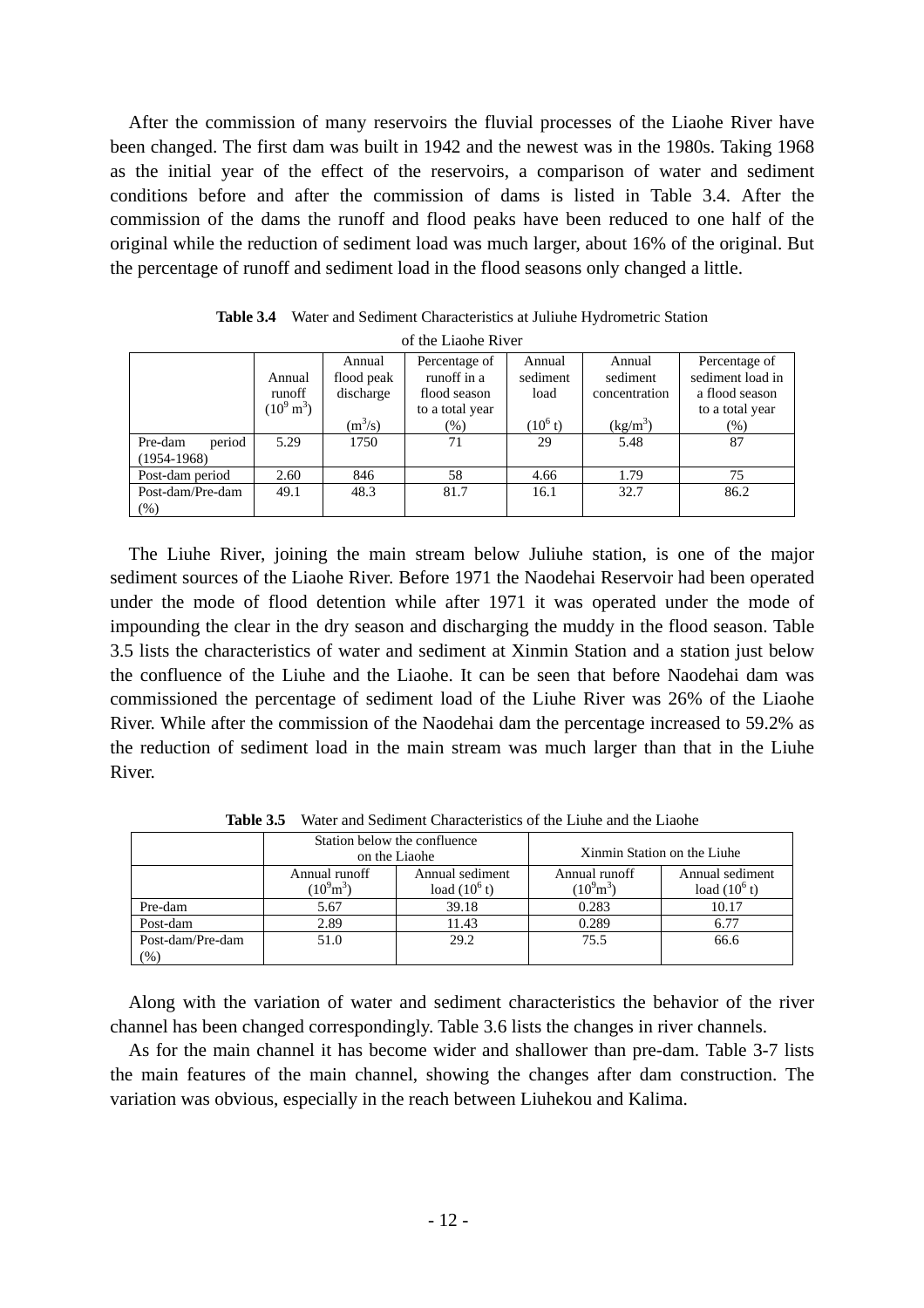|          |           | Annual amount of                    |             |           |            | Thickness of deposition in the main channel |                |  |  |  |
|----------|-----------|-------------------------------------|-------------|-----------|------------|---------------------------------------------|----------------|--|--|--|
|          | Time      | deposition or erosion<br>$(10^6 t)$ |             |           |            |                                             |                |  |  |  |
|          | period    |                                     |             |           | (cm/a)     |                                             |                |  |  |  |
| River    |           | Liuhekou-<br>Kalima-                |             | Liuhekou- | Kalima-    | Zhujiafang-                                 | Liujianfang-   |  |  |  |
| section  |           | Kalima                              | Liujianfang | Kalima    | Zhujiafang | Liujianfang                                 | Panshan        |  |  |  |
|          | 1963-1964 | $+10.4$                             | $+3.91$     | 6.9       | 1.3        | 8                                           | 12             |  |  |  |
| Pre-dam  | 1964-1965 | $+0.736$                            | $+14.12$    |           |            |                                             |                |  |  |  |
|          | 1965-1966 | $+8.43$                             | $-3.58$     |           |            |                                             |                |  |  |  |
|          | 1968-1969 | $+9.46$                             |             |           |            |                                             |                |  |  |  |
|          |           | (Liuhekou-                          |             |           |            |                                             |                |  |  |  |
| Post-dam |           | Zhujiafang)                         |             |           |            |                                             |                |  |  |  |
|          | 1973-1974 | $-3.85$                             |             | 16        | 10.8       | 19                                          | $\overline{4}$ |  |  |  |
|          |           | (Liuhekou-                          |             |           |            |                                             |                |  |  |  |
|          |           | Zhujiafang)                         |             |           |            |                                             |                |  |  |  |

Table 3.6 Changes in Deposition or Erosion in River Channels

Note: + for deposition, -for erosion

| Tavit J.I     |                |               | т сапися от піс іманії сліаннсьми піс гламіс імусі |                                 |                                     |         |                        |              |                          |
|---------------|----------------|---------------|----------------------------------------------------|---------------------------------|-------------------------------------|---------|------------------------|--------------|--------------------------|
| River section | Length<br>(km) | Slope<br>(% ) | Main<br>channel<br>width $(m)$                     | Elevation<br>Difference*<br>(m) | $D_{50}$ of bed<br>material<br>(mm) | Bankful | discharge<br>$(m^3/s)$ | $B^{1/2}/h$  |                          |
|               |                |               |                                                    |                                 |                                     | 1962    | 1979                   | 1962         | 1979                     |
| Juliuhe-      | 29.4           | 0.14          | 210-350                                            | 2.24                            |                                     |         |                        |              | $\overline{\phantom{a}}$ |
| Liuhekou      |                |               |                                                    |                                 |                                     |         |                        |              |                          |
| Liuhekou-Ka   | 58.4           | 0.2           | 150-460                                            | 1.12                            | 0.050                               | 614     | 206                    | $4.8 - 16.6$ | $7.5 - 37.4$             |
| lima          |                |               |                                                    |                                 |                                     |         |                        |              |                          |
| Kalima-       | 29.4           | 0.18          | 190-250                                            | 1.73                            | 0.047                               | 475     | 282                    | $4.4 - 8.0$  | $4.7 - 9.9$              |
| Zhujiafang    |                |               |                                                    |                                 |                                     |         |                        |              |                          |
| Zhujiafang-   | 20.8           | 0.075         | 170-210                                            | 2.04                            | 0.049                               | 736     | 310                    | $2.5 - 5.9$  | $4.5 - 10.1$             |
| Liujianfang   |                |               |                                                    |                                 |                                     |         |                        |              |                          |
| Liujianfang-  | 55.0           | 0.11          | $100 - 260$                                        | 2.61                            | 0.050                               | 720     | 419                    | $1.9 - 7.0$  | $1.8 - 7.7$              |
| Panshan       |                |               |                                                    |                                 |                                     |         |                        |              |                          |

**Table 3.7** Features of the Main Channels of the Liaohe River

\* The elevation difference is between the surface of floodplains and the average bottom of the main channel.

## **3.3 Issues of Flood Control**

## 3.2.1 Characteristics of Flood Control

Floods and flood disasters occur frequently in the Liaohe River basin. In the past hundred years or so there were more than 50 times of flood disasters, i.e. once in two years in average; among which serious flood disasters were 17 times. Since the founding of the People's Republic of China, flood disasters took place in 1949, 1951, 1953, 1954, 1960, 1962, 1985, 1986, and 1995; among which serious flood disasters took place in 1951, 1953, and 1960. For example, 33 cities and counties suffered serious flood disaster in 1951, the affected people by the flood were 880 thousand and 138 thousand rooms were collapsed, 434 thousand  $hm<sup>2</sup>$ farmland were inundated. In 1953 the affected people were about one million, 129 thousand rooms were collapsed and the inundated farmland was  $602$  thousand hm<sup>2</sup>.

## 3.2.2 Measures of Flood Control

A preliminary flood control system has been established, which has played an important role in defending local people and properties. At present there are 17 large reservoirs and 64 medium-sized reservoirs in the whole watershed. The large reservoirs with a total storage capacity of 13.2 billion m<sup>3</sup> control 57.3 thousand km<sup>2</sup> of watershed, accounting for 26% of the total watershed area. Dams have been built on most of the tributaries, such as Guanyinge, Shenwo, and Tanghe dams on the Tazi River, Dahuofang dam on the Hunhe River, Hongshan, Dahushi, and Tuerjishan dams on the Xiliao River, Erlongshan dam on the Dongliao River,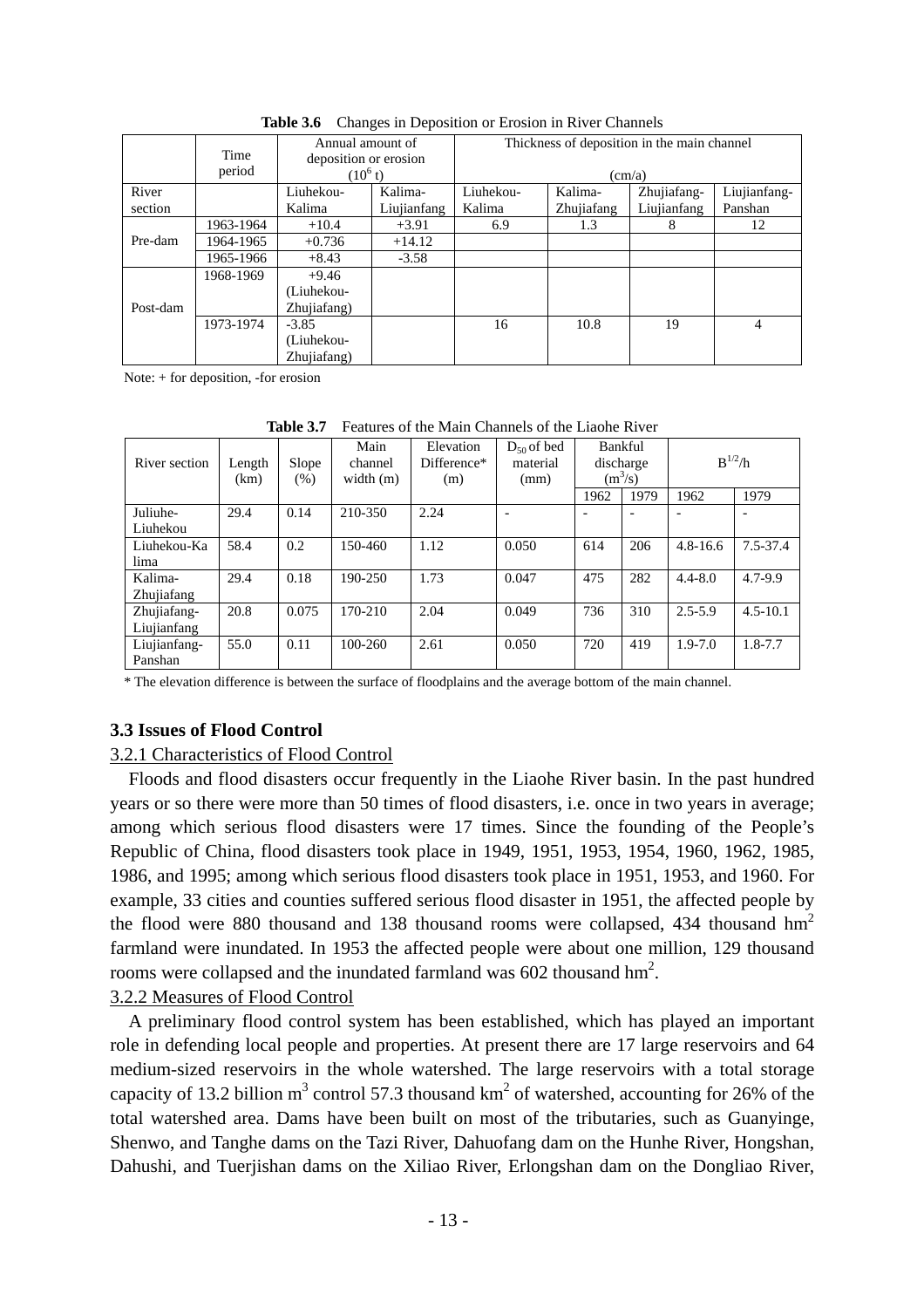Naodehai dam on the Liuhe River , Chaihe, Zhenziling, Nanchengzi, and Qinghe dams on the main stem of the Liaohe River. These dams played significant role in flood control. For example, a big flood took place in the upper reaches of the Laoha River in 1962. The incoming flood peak of the Honshan Reservoir was as high as  $12700 \text{ m}^3/\text{s}$ . Because of impounding of the flood water, the maximum released discharge from the reservoir was only 995 m<sup>3</sup>/s. Thus, the damage of the flood reduced significantly.

The levees in the plain area are 2862 km long, protecting 195 cities and county seats. The situation of the levees in different river sections is listed in Table 3.8.

|           |                 |        | оншигчи от детесь ні чи днопе кітег бизні |                           |                      |
|-----------|-----------------|--------|-------------------------------------------|---------------------------|----------------------|
|           |                 | Length | Width                                     | Standard of flood control |                      |
| River     | Section         | (km)   | (m)                                       | (recurrence of years)     | Remark               |
| Xiliao    | Sujiapu-        | 643    | 660-3970                                  | $10-20$                   |                      |
|           | Fudedian        |        |                                           |                           |                      |
| Dongliao  | Erlongshan dam- | 518    | 294-2000                                  | $10-20$                   |                      |
|           | Fudedian        |        |                                           |                           |                      |
| Main stem | Fudedian-       | 779    | 847-5668                                  | $20 - 30$                 | Above Shifosi        |
| of Liaohe | Estuary         |        |                                           | 20                        | <b>Below Shifosi</b> |
| Hunhe     | Shenyang-       | 302    | 650-3000                                  | $20-30$                   | To be increased      |
|           | Sanchahe        |        |                                           |                           | to 50 years in the   |
|           |                 |        |                                           |                           | near future          |
| Taizi     | Liaoyang-       | 360    | 720-4000                                  | 50                        |                      |
|           | river mouth     |        |                                           |                           |                      |
| Raoyang   | Dongbaichengzi- | 260    | 400-6800                                  | $10-20$                   | Above railway        |
|           | river mouth     |        |                                           |                           | bridge               |
|           |                 |        |                                           | 20-30                     | Below railway        |
|           |                 |        |                                           |                           | bridge               |

**Table 3.8** Situation of Levees in the Liaohe River basin

## **3.4 Discussions**

(1) Sediment problem is one of the key issues in water resources development and flood control in the Liaohe River Basin. A comprehensive sediment management measure is important in the planning, design and regulation of the whole basin, from the river source region to the estuary. An overall planning for the basin and detailed planning for every reaches should be worked out to guide the practice of river regulation.

(2) In the upper reaches due attention should be paid to soil conservation works, particularly in the western region of the basin to reduce soil erosion and to promote the development of local economy and to raise the living standard of the local people. Meantime, the method of mitigation of reservoir sedimentation should be applied to reservoirs with abundant incoming sediment load to extend the life span of the reservoirs.

(3) In the middle reaches river harnessing, including heightening the existing levees should be strengthened to protect the large plain area. As upstream reservoirs have changed the outgoing water and sediment load to the lower reaches, the changed river channel characteristics should be fully considered when the planning of river harnessing is made.

As water shortage is prevailing in the Liaohe River Basin it is important to utilize flood water when possible. In 1954-1958 warping was carried out along the riparian areas (18 thousand  $hm<sup>2</sup>$ ) of the Jiaolai and Xinkai Rivers. After warping the crop yield in the same areas increased from 50-100 kg/mu to 100-200 kg/mu (1 ha=15 mu). This method not only decreases the flood peak and sediment deposition in the river channel but also increases the crop yield in the warping areas.

(4) In the estuary sedimentation in the river channel is the key problem to be dealt with. A